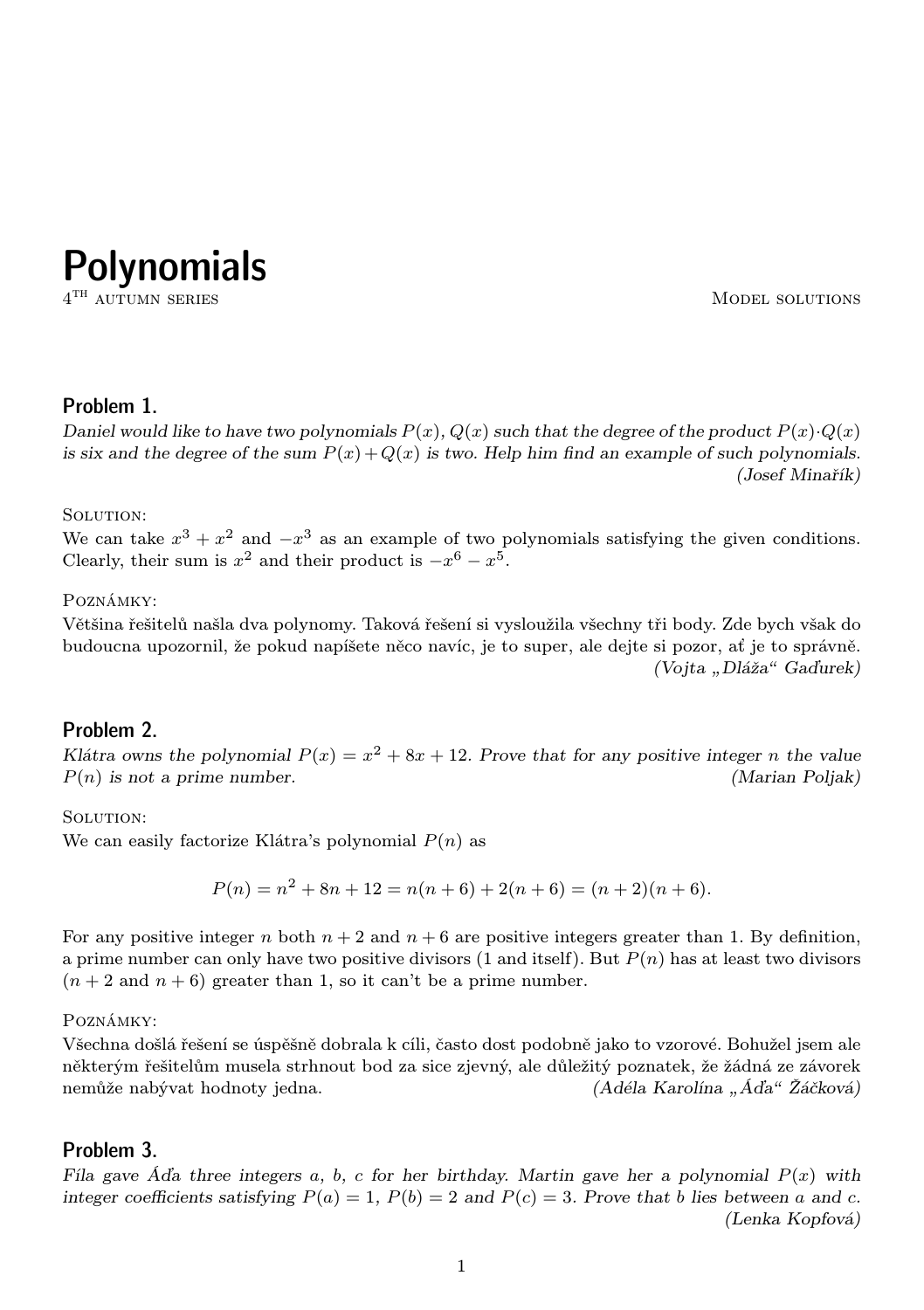SOLUTION:

We use a well-known fact from the introductory text that given integers a, b and a polynomial  $P(x)$ with integer coefficients, we have  $a - b \mid P(a) - P(b)$ . By applying this fact to the problem, we get

$$
b - a | P(b) - P(a) = 1,
$$
  

$$
c - b | P(c) - P(b) = 1.
$$

Therefore  $(b-a)$ ,  $(c - b) \in \{1, -1\}$ , which implies  $a, c \in \{b-1, b+1\}$ . But we know that  $a \neq c$ , as the polynomial P attains different values at a and c. So either  $a = b + 1$  and  $c = b - 1$ , or  $a = b - 1$ and  $c = b + 1$ . In both cases b lies between a and c, so we are done.

#### Poznámky:

Většina řešení byla správně, často ale postupovala trochu větším rozebíráním případů než vzorové řešení. Někteří řešitelé se snažili úlohu dokázat bez využití toho, že zadaná čísla i koeficienty polynomu jsou celá čísla. To ovšem nejde, protože pokud pro nějaký konečný počet bodů určíme funkční hodnoty v nich, vždy umíme najít polynom dostatečně velkého stupně, který v zadaných bodech určených funkčních hodnot nabývá. Celočíselnost tak v tomto případně byla naprosto klíčová, stejně jako zmíněné tvrzení, které bylo možno najít v úvodním textu této série. (Lenka Kopfová)

## Problem 4.

Let  $P(x) = x^n + a_{n-1}x^{n-1} + \cdots + a_1x + a_0$  be a polynomial with roots  $x_1, \ldots, x_n$ . Express  $(x_1^2-1)\cdots(x_n^2-1)$  in terms of  $a_0, a_1, \ldots, a_{n-1}$ . (Filip Čermák)

#### SOLUTION:

As we know from the introductory text, the polynomial  $P(x)$  with roots  $x_1, \ldots, x_n$  can be factorized as  $a_n(x-x_1)(x-x_2)\cdots(x-x_n)$ . Our polynomial  $P(x)$  has a leading coefficient  $a_n=1$ , therefore  $P(x) = (x - x_1)(x - x_2) \cdots (x - x_n).$ 

We want to express  $(x_1^2 - 1) \cdots (x_n^2 - 1)$  in terms of coefficients of P, so we can rewrite it as

$$
(x_1^2-1)\cdots(x_n^2-1)=(x_1-1)(x_1+1)\cdots(x_n-1)(x_n+1)=(x_1-1)\cdots(x_n-1)\cdot(x_1+1)\cdots(x_n+1),
$$

using  $a^2 - b^2 = (a - b)(a + b)$ .

Now we can see that the final form of the expression is pretty similar to our factorization of  $P(x)$ . We can again rewrite the expression as

$$
(x_1-1)\cdots(x_n-1)\cdot(x_1+1)\cdots(x_n+1)=(-1)^n(1-x_1)\cdots(1-x_n)\cdot(-1)^n(-1-x_1)\cdots(-1-x_n)
$$

and since  $(-1)^n(-1)^n = (-1)^{2n} = 1$ , the powers of  $-1$  just cancel out.

On the other hand, by evaluating  $P(x)$  at  $\pm 1$ , we get  $P(1) = (1 - x_1) \cdots (1 - x_n)$  and  $P(-1) = (-1 - x_1) \cdots (-1 - x_n)$ . Plugging these expressions into  $P(1)P(-1)$  and using the equalities we've derived above yields

$$
P(1)P(-1) = (x_1^2 - 1) \cdots (x_n^2 - 1).
$$

Finally, we need to express  $P(1)P(-1)$  in terms of the coefficients of P to get the desired answer:

$$
P(1)P(-1) = (a_0 + a_1 + \cdots + a_{n-1} + 1)(a_0 - a_1 + \cdots + (-1)^{n-1}a_{n-1} + (-1)^n).
$$

Poznámky:

Většina řešení, která přišla, byla správně a postupovala podobně vzorovému řešení. Občas se vyskytla nějaká plus mínus jednička, za kterou byl stržen bod, ale to se stávalo jen sporadicky.

(Filip Čermák)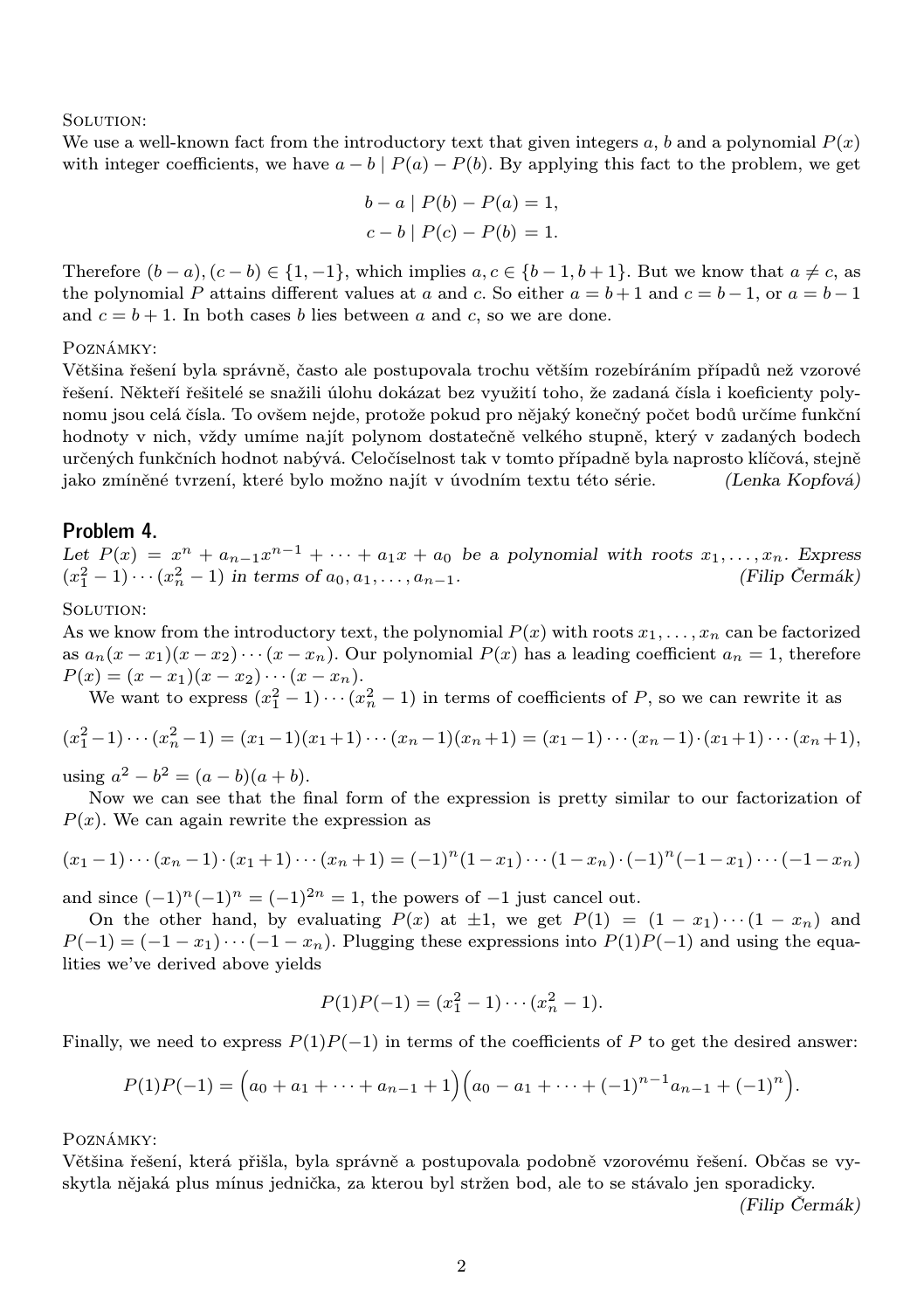## Problem 5.

Vašek hid his favourite n-tuple  $a_1, \ldots, a_n$  of real numbers in a vault and the code is

$$
a_1^2 + a_2^2 + \dots + a_n^2.
$$

Majda would like to steal his n-tuple, but she only knows that it satisfies

$$
1 + xn + x2n = (1 + a1x + x2) \cdot (1 + a2x + x2) \cdot \cdot \cdot (1 + anx + x2)
$$

for all real x. Help Majda find the code in terms of n. (Marian Poljak)

SOLUTION:

We will compare the coefficients of the polynomials from the equality in the problem statement. Let's first explore coefficients on the right-hand side. To obtain the linear term of the product, we must choose  $a_i x$  from one factor and 1 from the rest. So the coefficient of the linear term is  $a_1 + \cdots + a_n$ . We can get the quadratic term either by choosing  $a_i x$  and  $a_j x$  from two factors and 1 from the others, or simply by choosing  $x^2$  from one factor and 1 from the rest. So the coefficient of the quadratic term is  $n + \sum_{1 \leq i < j \leq n} a_i a_j$ .

Now let's take a look at the left-hand side. If  $n = 1$ , the coefficients of the linear and the quadratic term are both 1. If  $n = 2$ , the coefficients of the linear and the quadratic term are 0 and 1, respectively. If  $n > 2$ , both these coefficients are 0.

If the two polynomials are equal for all real  $x$ , their coefficients must also be equal. Thus for  $n = 1$ , it is necessary that  $a_1 = 1$ . For  $n = 2$ , we get  $a_1 + a_2 = 0$  and  $a_1a_2 + 2 = 1$ , so  $a_1a_2 = -1$ . For  $n > 2$ , we have  $\sum_{i=1}^{n} a_i = 0$  and  $n + \sum_{1 \leq i < j \leq n} a_i a_j = 0$ , therefore  $\sum_{1 \leq i < j \leq n} a_i a_j = -n$ .

We know that

$$
\sum_{i=1}^{n} a_i^2 = \left(\sum_{i=1}^{n} a_i\right)^2 - 2 \sum_{1 \le i < j \le n} a_i a_j.
$$

On the left-hand side, we have the code we want to find. If we substitute the above values to the right-hand side, we obtain 1 for  $n = 1$ , then 2 for  $n = 2$  and finally  $2n$  for  $n > 2$ .

### Poznámky:

Většina řešení postupovala stejně jako vzorové, body jsem strhávala hlavně za nedořešení některých případů. (Magdaléna Mišinová)

#### Problem 6.

Find all non-constant polynomials  $P$ ,  $Q$  with real coefficients which satisfy

$$
P(Q(x)^3) = x \cdot P(x) \cdot Q(x)^3
$$

for all real x. (Matěj Doležálek)

SOLUTION:

Both sides of the equation are polynomials, which are equal for all  $x \in \mathbb{R}$  if and only if their coefficients are equal.

Let m and n be the degrees of P and  $Q$ , respectively. Then the equation implies

$$
3mn = 1 + m + 3n.
$$

By rearranging, we obtain

$$
(3n-1)(m-1) = 2.
$$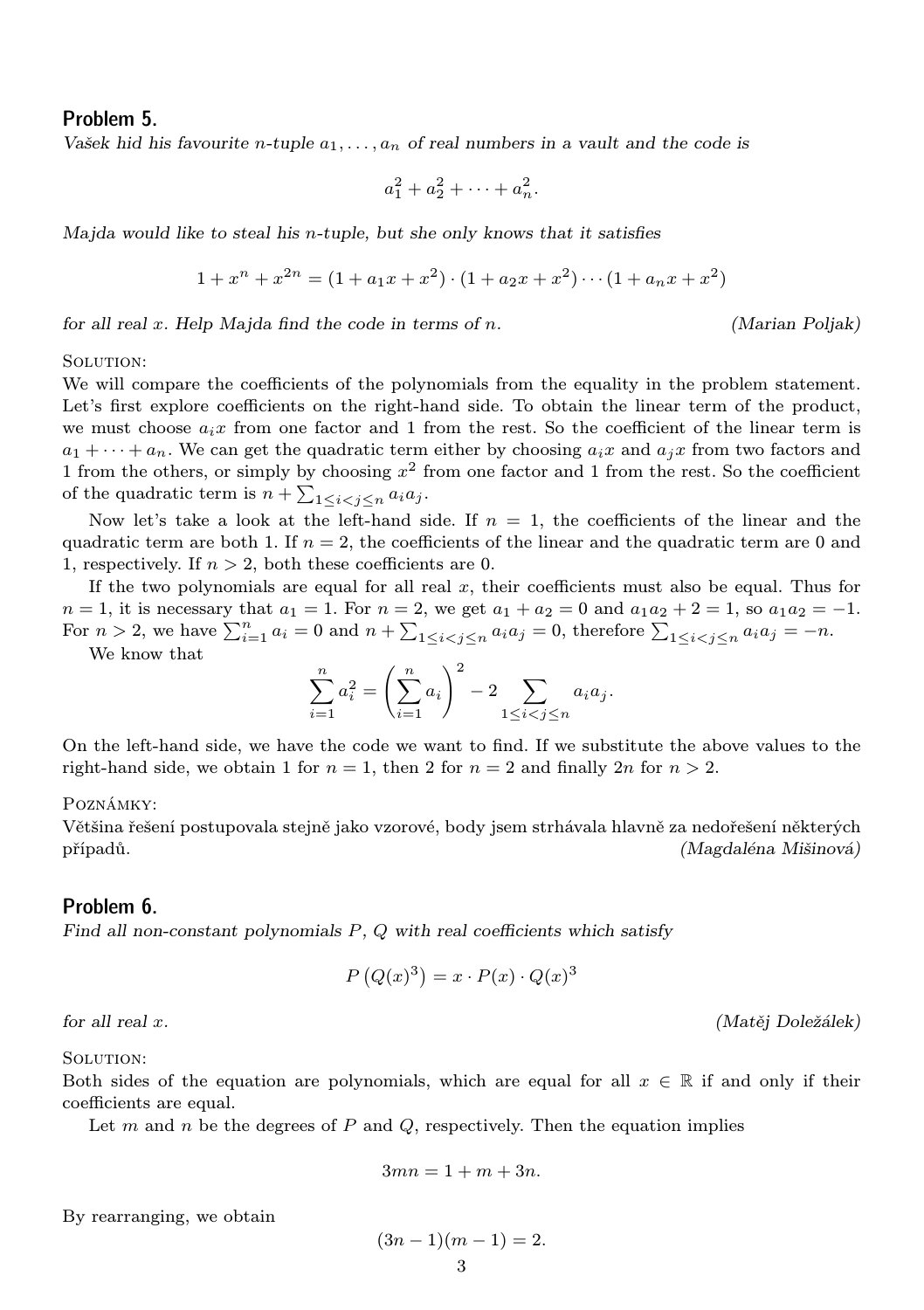Since the degrees are positive integers, both factors must be positive integers. Therefore, there are only two options:

$$
3n - 1 = 1 \& m - 1 = 2,
$$
  

$$
3n - 1 = 2 \& m - 1 = 1.
$$

Due to  $\frac{2}{3}$  not being an integer, the only solution is  $n = 1$  and  $m = 2$ . Hence we can write

$$
P(x) = p_2 x^2 + p_1 x + p_0,
$$
  
\n
$$
Q(x) = q_1 x + q_0
$$

for some  $p_2, p_1, p_0, q_1, q_0 \in \mathbb{R}$ , such that  $p_2, q_1 \neq 0$ .

Let us compare the leading coefficients of both sides of the original equation: for the left-hand side we have  $p_2 \cdot (q_1^3)^2$  and for the right-hand side we get  $p_2 \cdot q_1^3$ . Thus,  $0 = p_2 \cdot q_1^6 - p_2 \cdot q_1^3 = p_2 q_1^3 \cdot (q_1^3 - 1)$ . Given  $p_2, q_1 \neq 0$ , it follows that  $q_1 = 1$ .

We'll substitute  $x = -q_0$  into both sides. Since  $Q(-q_0) = q_0 - q_0 = 0$ , we have

$$
P(0) = P(Q(-q_0)^3) = (-q_0) \cdot P(-q_0) \cdot Q(-q_0)^3 = 0,
$$

so 0 is a root of P and hence  $p_0 = 0$ .

Let us now plug in the coefficients and simplify:

$$
P(Q(x)^{3}) = (x + q_{0})^{3} \cdot (p_{2}(x + q_{0})^{3} + p_{1}),
$$
  

$$
x \cdot P(x) \cdot Q(x)^{3} = x(p_{2}x^{2} + p_{1}x) \cdot (x + q_{0})^{3}.
$$

Since the equality holds for  $x \neq -q_0$ , we have

$$
p_2(x+q_0)^3 + p_1 = p_2x^3 + p_1x^2.
$$

The linear coefficient on the left-hand side of this equation is  $p_2 \cdot 3q_0^2$ , but it must also be equal to 0, so  $q_0 = 0$ . The absolute coefficient then implies  $p_1 = 0$ .

Therefore, the only possible solutions are  $P(x) = p_2 x^2$  and  $Q(x) = x$  for  $p_2 \neq 0$ . We can verify that all such pairs indeed satisfy the equation:

$$
P(Q(x)^{3}) = p_{2}(x^{3})^{2} = p_{2}x^{6},
$$
  

$$
x \cdot P(x) \cdot Q(x)^{3} = x \cdot p_{2}x^{2} \cdot x^{3} = p_{2}x^{6}.
$$

Solutions of the given equation are thus exactly the pairs  $P(x) = p_2 x^2$ ,  $Q(x) = x$  for  $p_2 \neq 0$ .

Poznámky:

Většina řešitelů nalezla správná řešení úlohy, mnoho ale nepoužilo správné argumenty. Pokud je na pravé straně rovnice v součinu x, neznamená to nutně, že je absolutní člen  $P(x)$  roven nule.<sup>1</sup> Je třeba vzít v potaz i koeficienty polynomu  $Q(x)$  nebo třeba jako ve vzorovém řešení využít kořenu  $Q(x)$ . (Hedvika Ranošová)

<sup>&</sup>lt;sup>1</sup>Protipříkladem budiž  $P(x) = x + 1$ ,  $Q(x) = x - 1$ . Pak  $P(Q(x)^3) = x^3 + 3x^2 + 3x$  $x(x^2+3x+3)$ , ale oba absolutní členy jsou nenulové.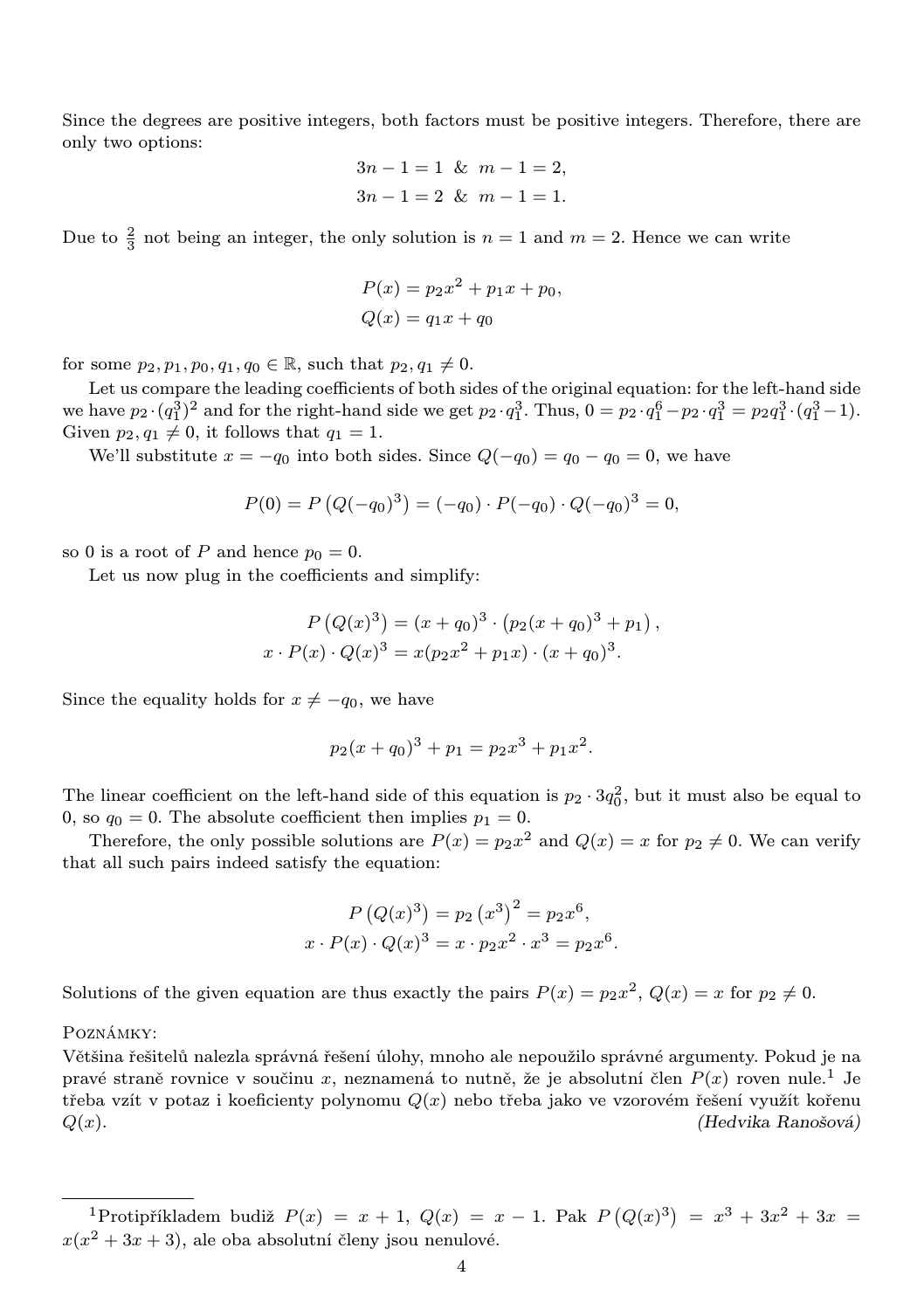# Problem 7.

Tajl lost all his polynomials. He only knows that his polynomials were exactly those polynomials  $P(n)$  with integer coefficients which satisfy

$$
P(n) \mid n! + 2
$$

for all positive integers n. Find all Tajl's polynomials. (Matěj Doležálek)

SOLUTION:

Let  $P$  be a polynomial satisfying the given condition. Note that  $P$  cannot have any positive integer root, i.e.  $P(n) \neq 0$  for  $n \in \mathbb{N}$ . Let  $n \in \mathbb{N}$  be arbitrary, then there obviously exists an  $N \in \mathbb{N}$  satisfying  $N \geq |P(n)|$  and  $N \equiv n \mod P(n)$ . The introductory text tells us that  $a - b \mid P(a) - P(b)$  for all  $a, b \in \mathbb{Z}$ . In particular, this implies

$$
P(n) | N - n | P(N) - P(n),
$$

and hence

$$
P(n) | P(N) | N! + 2.
$$

However,  $P(n)$  divides N!, so it must also divide 2.

It follows that  $P(n) \in \{-2, -1, 1, 2\}$  for all  $n \in \mathbb{N}$ , which means  $P(n)$  is bounded and thus has to be constant. The only numbers dividing both  $1! + 2$  and  $2! + 2$  are 1 and  $-1$ . It is easy to check that the constant polynomials  $P(n) = 1$  and  $P(n) = -1$  satisfy the given condition.

Poznámky:

Téměř všechna správná řešení postupovala podobně jako to vzorové. Mnoho řešitelů uhodlo, že jedinými polynomy splňujícími zadání jsou  $P(n) = 1$  a  $P(n) = -1$ , za což bohužel žádné body nebyly. Někteří také zapomněli na záporné řešení. (Josef Minařík)

### Problem 8.

Ducky is swimming in a pond full of all polynomials. Polynomial  $P(x)$  is called fishy if all of its coefficients are integers and there are infinitely many pairs  $(a, b)$  of coprime<sup>2</sup> positive integers, which satisfy

$$
a+b\mid P(a)+P(b).
$$

Find all fishy polynomials. (Rado van Švarc)

SOLUTION:

The zero polynomial is clearly fishy, so we may consider only non-zero polynomials from now on. Let  $P(x) = c_n x^n + c_{n-1} x^{n-1} + \cdots + c_0$  be a non-zero polynomial of degree *n* with integer coefficients. We shall prove the following:  $P$  is not fishy if and only if there is exactly one even  $k$ , such that  $0 \leq k \leq n$  and  $c_k \neq 0$ .

First, let us observe that for any positive integers a, b, we have  $b \equiv -a \pmod{a+b}$ . Since P has integer coefficients, this implies  $P(a) + P(b) \equiv P(a) + P(-a) \pmod{a+b}$ . Hence a polynomial is fishy precisely when there exist infinitely many pairs of coprime positive integers  $(a, b)$  such that  $a + b \mid P(a) + P(-a)$ . We can also note that, by Euclid's algorithm, we have  $gcd(a + b, a)$  $gcd(a, b) = 1.$ 

Note that in the expression  $P(a) + P(-a)$ , all the odd powers of a end up cancelling out, thus the fishiness of P is not affected by any particular choice of coefficients  $c_\ell$ , where  $\ell$  is a positive odd integer. Therefore we can, without loss of generality, assume that  $c_\ell = 0$  for all odd  $\ell$ , so that P is an even polynomial, i.e. of the form  $P(x) = c_{2m}x^{2m} + c_{2m-2}x^{2m-2} + \cdots + c_0$  for a non-negative integer m and non-zero  $c_{2m}$ .

<sup>2</sup>Two numbers are called coprime if their greatest common divisor is one.